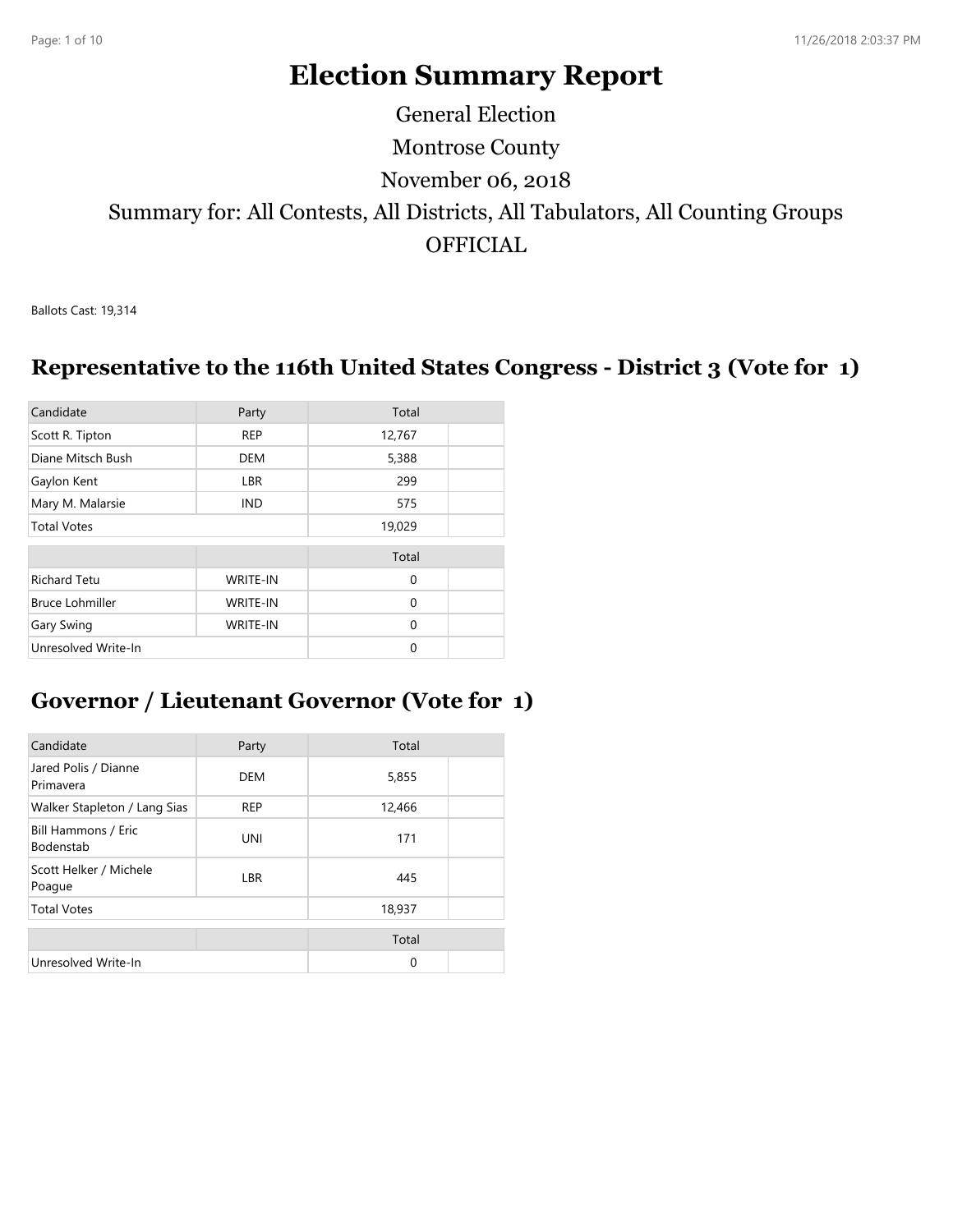### **Secretary of State (Vote for 1)**

| Candidate           | Party      | Total    |  |
|---------------------|------------|----------|--|
| Wayne Williams      | <b>REP</b> | 12,686   |  |
| Jena Griswold       | <b>DEM</b> | 5,489    |  |
| Amanda Campbell     | <b>ACN</b> | 466      |  |
| <b>Blake Huber</b>  | APV        | 84       |  |
| <b>Total Votes</b>  |            | 18,725   |  |
|                     |            | Total    |  |
| Unresolved Write-In |            | $\Omega$ |  |

#### **State Treasurer (Vote for 1)**

| Candidate            | Party      | Total    |  |
|----------------------|------------|----------|--|
| <b>Brian Watson</b>  | <b>REP</b> | 12,713   |  |
| Dave Young           | DEM        | 5,342    |  |
| Gerald F. Kilpatrick | <b>ACN</b> | 584      |  |
| <b>Total Votes</b>   |            | 18,639   |  |
|                      |            | Total    |  |
| Unresolved Write-In  |            | $\Omega$ |  |

# **Attorney General (Vote for 1)**

| Candidate               | Party      | Total    |  |
|-------------------------|------------|----------|--|
| Phil Weiser             | <b>DEM</b> | 5,339    |  |
| George Brauchler        | <b>REP</b> | 12,866   |  |
| William F. Robinson III | LBR        | 522      |  |
| <b>Total Votes</b>      |            | 18,727   |  |
|                         |            | Total    |  |
| Unresolved Write-In     |            | $\Omega$ |  |

## **Regent of the University of Colorado - At Large (Vote for 1)**

| Candidate             | Party      | Total    |  |
|-----------------------|------------|----------|--|
| Lesley Smith          | <b>DEM</b> | 5,304    |  |
| Ken Montera           | <b>REP</b> | 11,866   |  |
| Christopher E. Otwell | UNI        | 164      |  |
| James K. Treibert     | <b>LBR</b> | 618      |  |
| <b>Total Votes</b>    |            | 17,952   |  |
|                       |            | Total    |  |
| Unresolved Write-In   |            | $\Omega$ |  |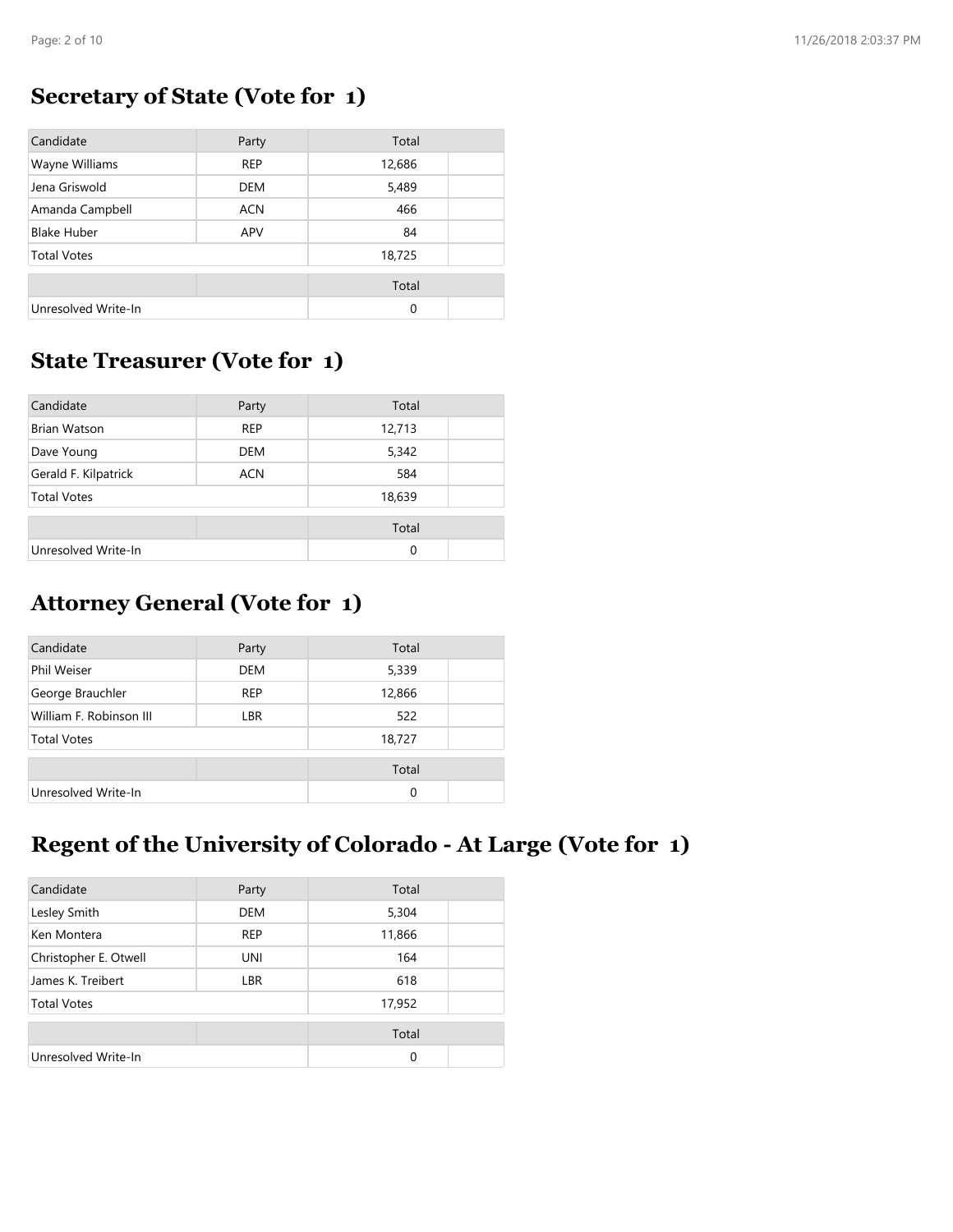#### **Regent of the University of Colorado - Congressional District 3 (Vote for 1)**

| Candidate           | Party      | Total  |  |
|---------------------|------------|--------|--|
| Alvin Rivera        | DEM        | 5,048  |  |
| Glen H. Gallegos    | <b>REP</b> | 11,928 |  |
| Michael Stapleton   | <b>LBR</b> | 959    |  |
| <b>Total Votes</b>  |            | 17,935 |  |
|                     |            | Total  |  |
| Unresolved Write-In |            | 0      |  |

### **State Senator - District 6 (Vote for 1)**

| Candidate           | Party      | Total    |
|---------------------|------------|----------|
| Guinn Unger Jr.     | DEM        | 5,282    |
| Don Coram           | <b>REP</b> | 13,271   |
| <b>Total Votes</b>  |            | 18,553   |
|                     |            | Total    |
| Unresolved Write-In |            | $\Omega$ |

#### **State Representative - District 58 (Vote for 1)**

| Candidate           | Party      | Total    |  |
|---------------------|------------|----------|--|
| <b>Marc Catlin</b>  | <b>REP</b> | 13,150   |  |
| Seth Cagin          | <b>DEM</b> | 5,304    |  |
| <b>Total Votes</b>  |            | 18,454   |  |
|                     |            | Total    |  |
| Unresolved Write-In |            | $\Omega$ |  |

### **Montrose County Commissioner District 2 (Vote for 1)**

| Candidate           | Party      | Total  |  |
|---------------------|------------|--------|--|
| Sue Hansen          | <b>REP</b> | 14,413 |  |
| <b>Total Votes</b>  |            | 14,413 |  |
|                     |            | Total  |  |
| Unresolved Write-In |            | 0      |  |

### **Montrose County Clerk and Recorder (Vote for 1)**

| Candidate           | Party      | Total  |
|---------------------|------------|--------|
| Tressa Guynes       | <b>REP</b> | 14,684 |
| <b>Total Votes</b>  |            | 14,684 |
|                     |            | Total  |
| Unresolved Write-In |            | 0      |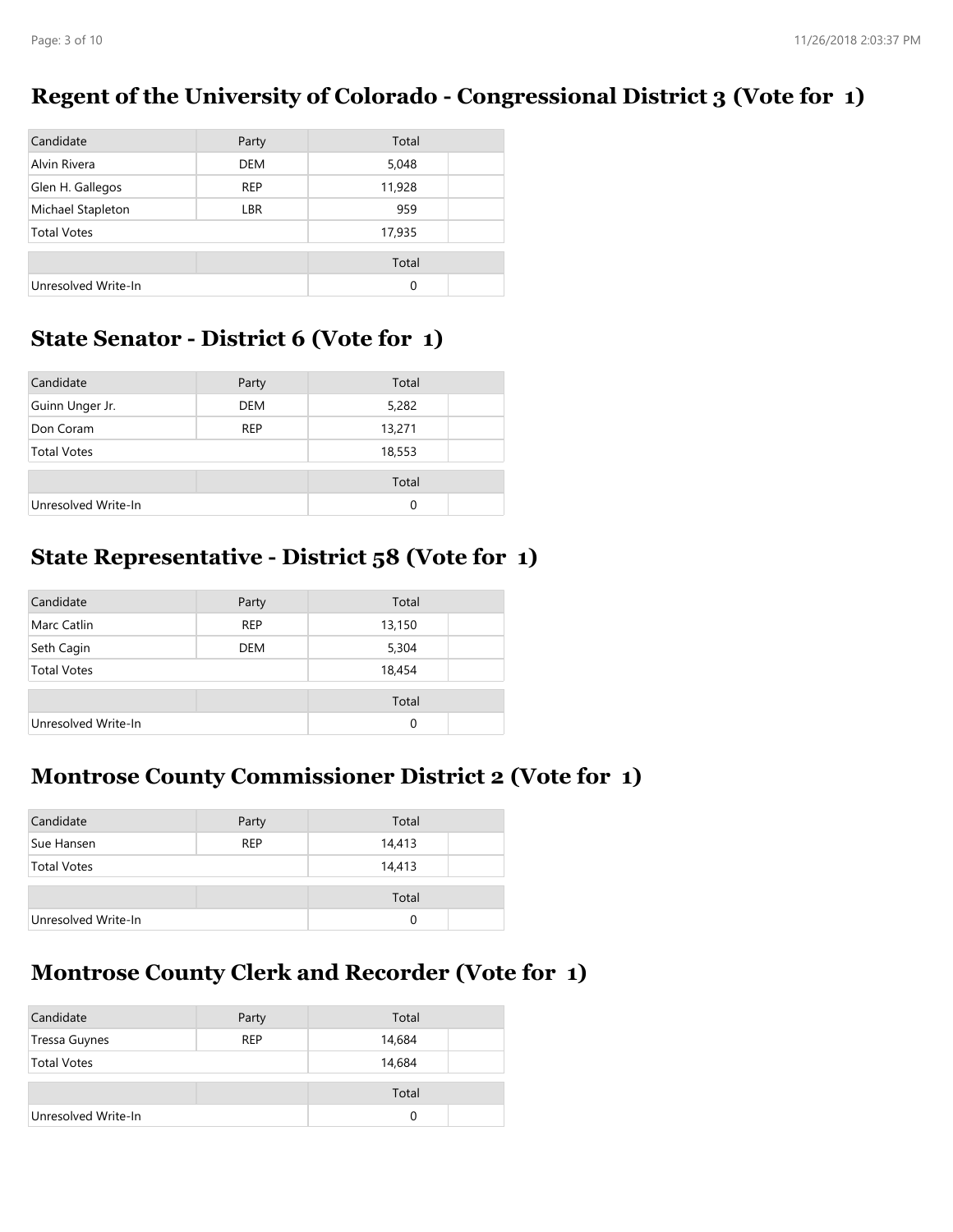#### **Montrose County Treasurer (Vote for 1)**

| Candidate           | Party      | Total  |  |
|---------------------|------------|--------|--|
| Rosemary Murphy     | <b>REP</b> | 14,620 |  |
| <b>Total Votes</b>  |            | 14,620 |  |
|                     |            | Total  |  |
| Unresolved Write-In |            |        |  |

#### **Montrose County Assessor (Vote for 1)**

| Candidate           | Party      | Total  |  |
|---------------------|------------|--------|--|
| <b>Brad Hughes</b>  | <b>REP</b> | 14,379 |  |
| <b>Total Votes</b>  |            | 14,379 |  |
|                     |            | Total  |  |
| Unresolved Write-In |            | 0      |  |

### **Montrose County Sheriff (Vote for 1)**

| Candidate           | Party      | Total  |  |
|---------------------|------------|--------|--|
| Gene R. Lillard     | <b>REP</b> | 14,403 |  |
| <b>Total Votes</b>  |            | 14,403 |  |
|                     |            | Total  |  |
| Unresolved Write-In |            | 0      |  |

### **Montrose County Surveyor (Vote for 1)**

### **Montrose County Coroner (Vote for 1)**

| Candidate             | Party      | Total  |  |
|-----------------------|------------|--------|--|
| Thomas (Doc) Canfield | <b>REP</b> | 14,574 |  |
| <b>Total Votes</b>    |            | 14,574 |  |
|                       |            | Total  |  |
| Unresolved Write-In   |            | 0      |  |

## **Colorado Supreme Court Justice - Gabriel (Vote for 1)**

| Candidate           | Party | Total  |  |
|---------------------|-------|--------|--|
| Yes                 |       | 10,089 |  |
| No                  |       | 4,588  |  |
| <b>Total Votes</b>  |       | 14,677 |  |
|                     |       |        |  |
|                     |       | Total  |  |
| Unresolved Write-In |       | 0      |  |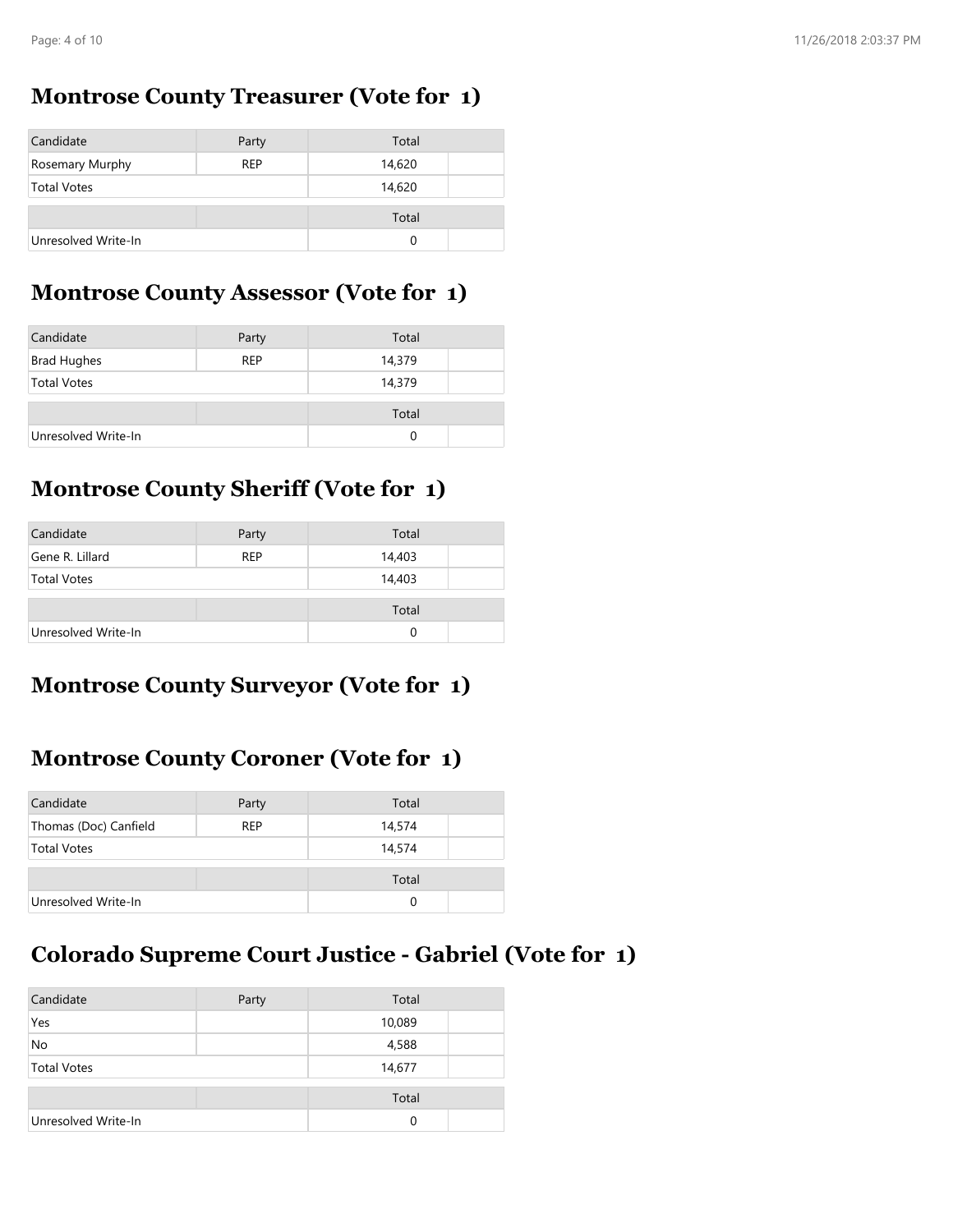#### **Colorado Court of Appeals Judge - Dailey (Vote for 1)**

| Candidate           | Party | Total  |  |
|---------------------|-------|--------|--|
| Yes                 |       | 10,371 |  |
| No                  |       | 4,322  |  |
| <b>Total Votes</b>  |       | 14,693 |  |
|                     |       |        |  |
|                     |       | Total  |  |
| Unresolved Write-In |       | 0      |  |

### **Colorado Court of Appeals Judge - Freyre (Vote for 1)**

| Candidate           | Party | Total  |  |
|---------------------|-------|--------|--|
| Yes                 |       | 9,827  |  |
| No                  |       | 4,882  |  |
| <b>Total Votes</b>  |       | 14,709 |  |
|                     |       | Total  |  |
| Unresolved Write-In |       | 0      |  |

## **Colorado Court of Appeals Judge - Harris (Vote for 1)**

| Candidate           | Party | Total  |  |
|---------------------|-------|--------|--|
| Yes                 |       | 8,384  |  |
| <b>No</b>           |       | 6,304  |  |
| <b>Total Votes</b>  |       | 14,688 |  |
|                     |       | Total  |  |
| Unresolved Write-In |       | 0      |  |

#### **Colorado Court of Appeals Judge - Richman (Vote for 1)**

| Candidate           | Party | Total  |  |
|---------------------|-------|--------|--|
| Yes                 |       | 9,972  |  |
| No                  |       | 4,769  |  |
| <b>Total Votes</b>  |       | 14,741 |  |
|                     |       | Total  |  |
| Unresolved Write-In |       | 0      |  |

# **District Court Judge - 7th Judicial District - Schultz (Vote for 1)**

| Candidate           | Party | Total    |  |
|---------------------|-------|----------|--|
| Yes                 |       | 10,357   |  |
| <b>No</b>           |       | 4,529    |  |
| <b>Total Votes</b>  |       | 14,886   |  |
|                     |       | Total    |  |
| Unresolved Write-In |       | $\Omega$ |  |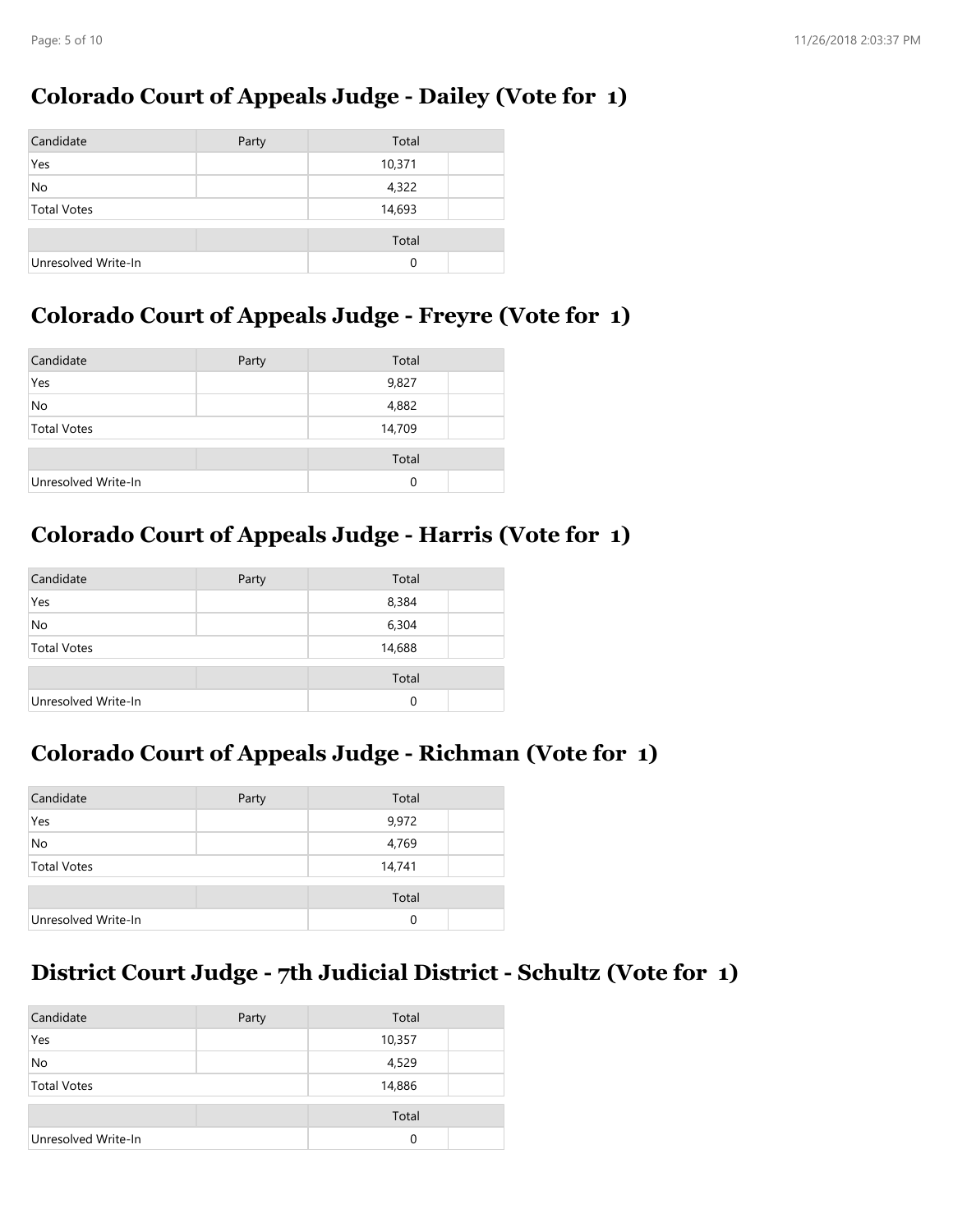#### **District Court Judge - 7th Judicial District - Yoder (Vote for 1)**

| Candidate           | Party | Total    |  |
|---------------------|-------|----------|--|
| Yes                 |       | 10,244   |  |
| No                  |       | 4,659    |  |
| <b>Total Votes</b>  |       | 14,903   |  |
|                     |       |          |  |
|                     |       | Total    |  |
| Unresolved Write-In |       | $\Omega$ |  |

#### **County Court Judge - Montrose (Vote for 1)**

| Candidate           | Party | Total    |  |
|---------------------|-------|----------|--|
| Yes                 |       | 10,813   |  |
| No                  |       | 4,378    |  |
| <b>Total Votes</b>  |       | 15,191   |  |
|                     |       | Total    |  |
| Unresolved Write-In |       | $\Omega$ |  |

### **Amendment V (Constitutional) (Vote for 1)**

| Candidate           | Party | Total    |  |
|---------------------|-------|----------|--|
| Yes/For             |       | 4,563    |  |
| No/Against          |       | 13,883   |  |
| <b>Total Votes</b>  |       | 18,446   |  |
|                     |       | Total    |  |
| Unresolved Write-In |       | $\Omega$ |  |

#### **Amendment W (Constitutional) (Vote for 1)**

| Candidate           | Party | Total  |  |
|---------------------|-------|--------|--|
| Yes/For             |       | 7,679  |  |
| No/Against          |       | 9,910  |  |
| <b>Total Votes</b>  |       | 17,589 |  |
|                     |       | Total  |  |
| Unresolved Write-In |       | 0      |  |

### **Amendment X (Constitutional) (Vote for 1)**

| Candidate           | Party | Total    |  |
|---------------------|-------|----------|--|
| Yes/For             |       | 9,940    |  |
| No/Against          |       | 7,767    |  |
| <b>Total Votes</b>  |       | 17,707   |  |
|                     |       | Total    |  |
| Unresolved Write-In |       | $\Omega$ |  |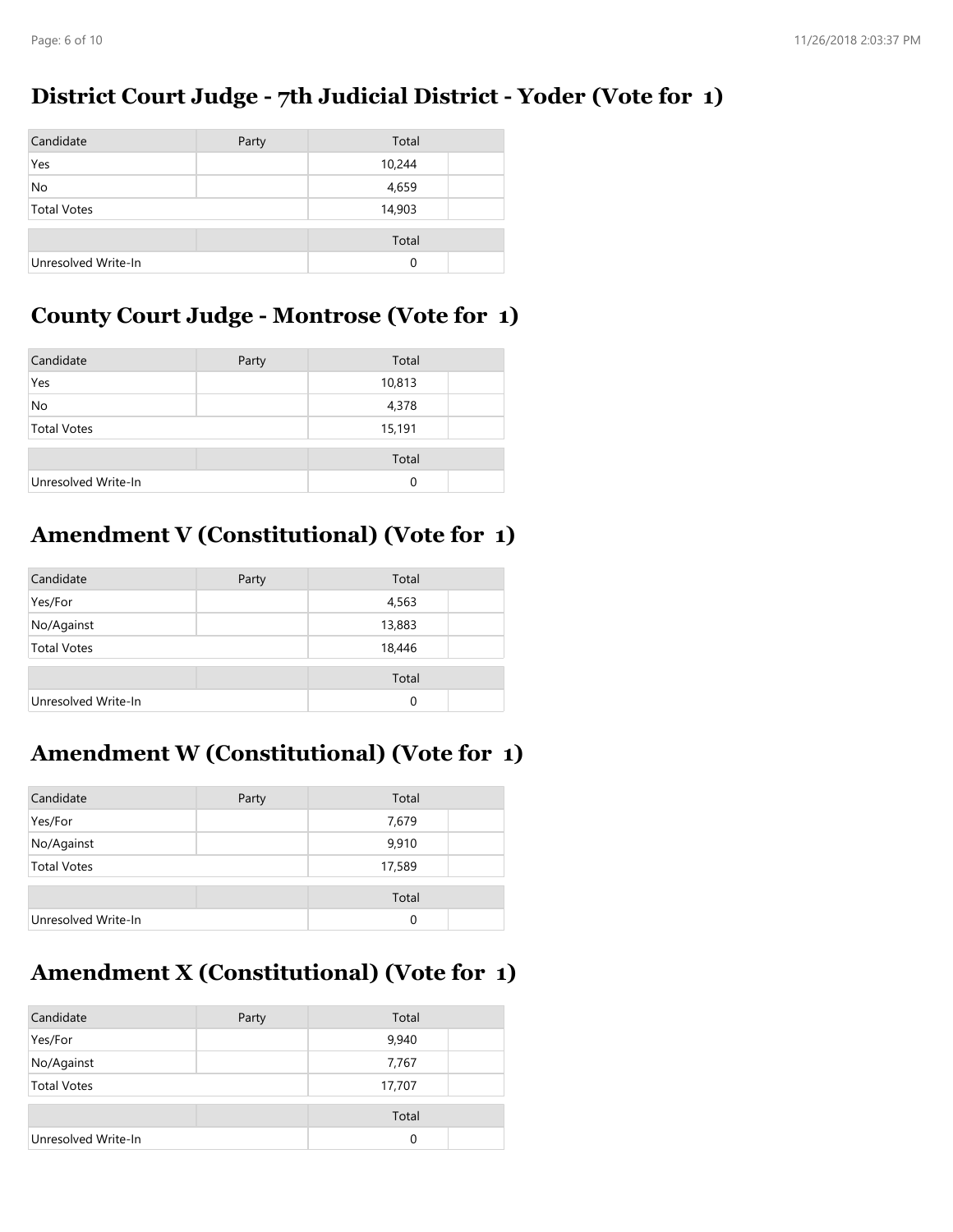#### **Amendment Y (Constitutional) (Vote for 1)**

| Candidate           | Party | Total    |  |
|---------------------|-------|----------|--|
| Yes/For             |       | 11,764   |  |
| No/Against          |       | 6,360    |  |
| <b>Total Votes</b>  |       | 18,124   |  |
|                     |       | Total    |  |
| Unresolved Write-In |       | $\Omega$ |  |

### **Amendment Z (Constitutional) (Vote for 1)**

| Candidate           | Party | Total  |  |
|---------------------|-------|--------|--|
| Yes/For             |       | 11,501 |  |
| No/Against          |       | 6,495  |  |
| <b>Total Votes</b>  |       | 17,996 |  |
|                     |       | Total  |  |
| Unresolved Write-In |       | 0      |  |

## **Amendment A (Constitutional) (Vote for 1)**

| Candidate           | Party | Total    |  |
|---------------------|-------|----------|--|
| Yes/For             |       | 8,212    |  |
| No/Against          |       | 9,910    |  |
| <b>Total Votes</b>  |       | 18,122   |  |
|                     |       | Total    |  |
| Unresolved Write-In |       | $\Omega$ |  |

## **Amendment 73 (Constitutional) (Vote for 1)**

| Candidate           | Party | Total  |  |
|---------------------|-------|--------|--|
| Yes/For             |       | 6,135  |  |
| No/Against          |       | 12,252 |  |
| <b>Total Votes</b>  |       | 18,387 |  |
|                     |       | Total  |  |
| Unresolved Write-In |       | 0      |  |

# **Amendment 74 (Constitutional) (Vote for 1)**

| Candidate           | Party | Total  |  |
|---------------------|-------|--------|--|
| Yes/For             |       | 10,216 |  |
| No/Against          |       | 8,313  |  |
| <b>Total Votes</b>  |       | 18,529 |  |
|                     |       | Total  |  |
| Unresolved Write-In |       | 0      |  |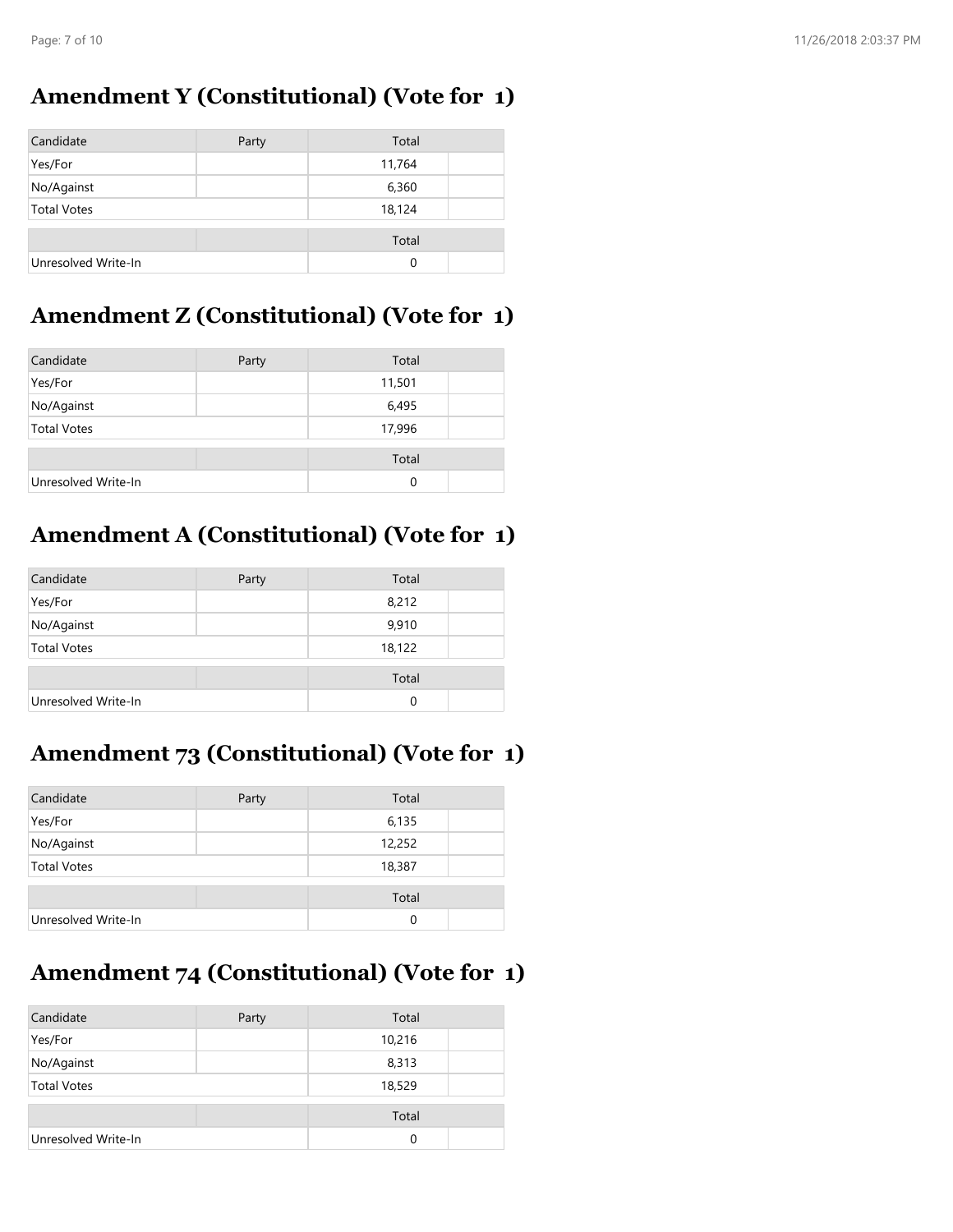## **Amendment 75 (Constitutional) (Vote for 1)**

| Candidate           | Party | Total    |  |
|---------------------|-------|----------|--|
| Yes/For             |       | 5,173    |  |
| No/Against          |       | 12,950   |  |
| <b>Total Votes</b>  |       | 18,123   |  |
|                     |       | Total    |  |
| Unresolved Write-In |       | $\Omega$ |  |

## **Proposition 109 (Statutory) (Vote for 1)**

| Candidate           | Party | Total    |  |
|---------------------|-------|----------|--|
| Yes/For             |       | 5,690    |  |
| No/Against          |       | 12,616   |  |
| <b>Total Votes</b>  |       | 18,306   |  |
|                     |       | Total    |  |
| Unresolved Write-In |       | $\Omega$ |  |

# **Proposition 110 (Statutory) (Vote for 1)**

| Candidate           | Party | Total  |  |
|---------------------|-------|--------|--|
| Yes/For             |       | 4,909  |  |
| No/Against          |       | 13,411 |  |
| <b>Total Votes</b>  |       | 18,320 |  |
|                     |       | Total  |  |
| Unresolved Write-In |       | 0      |  |

## **Proposition 111 (Statutory) (Vote for 1)**

| Candidate           | Party | Total  |  |
|---------------------|-------|--------|--|
| Yes/For             |       | 12,786 |  |
| No/Against          |       | 5,154  |  |
| <b>Total Votes</b>  |       | 17,940 |  |
|                     |       | Total  |  |
| Unresolved Write-In |       | 0      |  |

# **Proposition 112 (Statutory) (Vote for 1)**

| Candidate           | Party | Total  |  |
|---------------------|-------|--------|--|
| Yes/For             |       | 6,018  |  |
| No/Against          |       | 12,619 |  |
| <b>Total Votes</b>  |       | 18,637 |  |
|                     |       | Total  |  |
| Unresolved Write-In |       | 0      |  |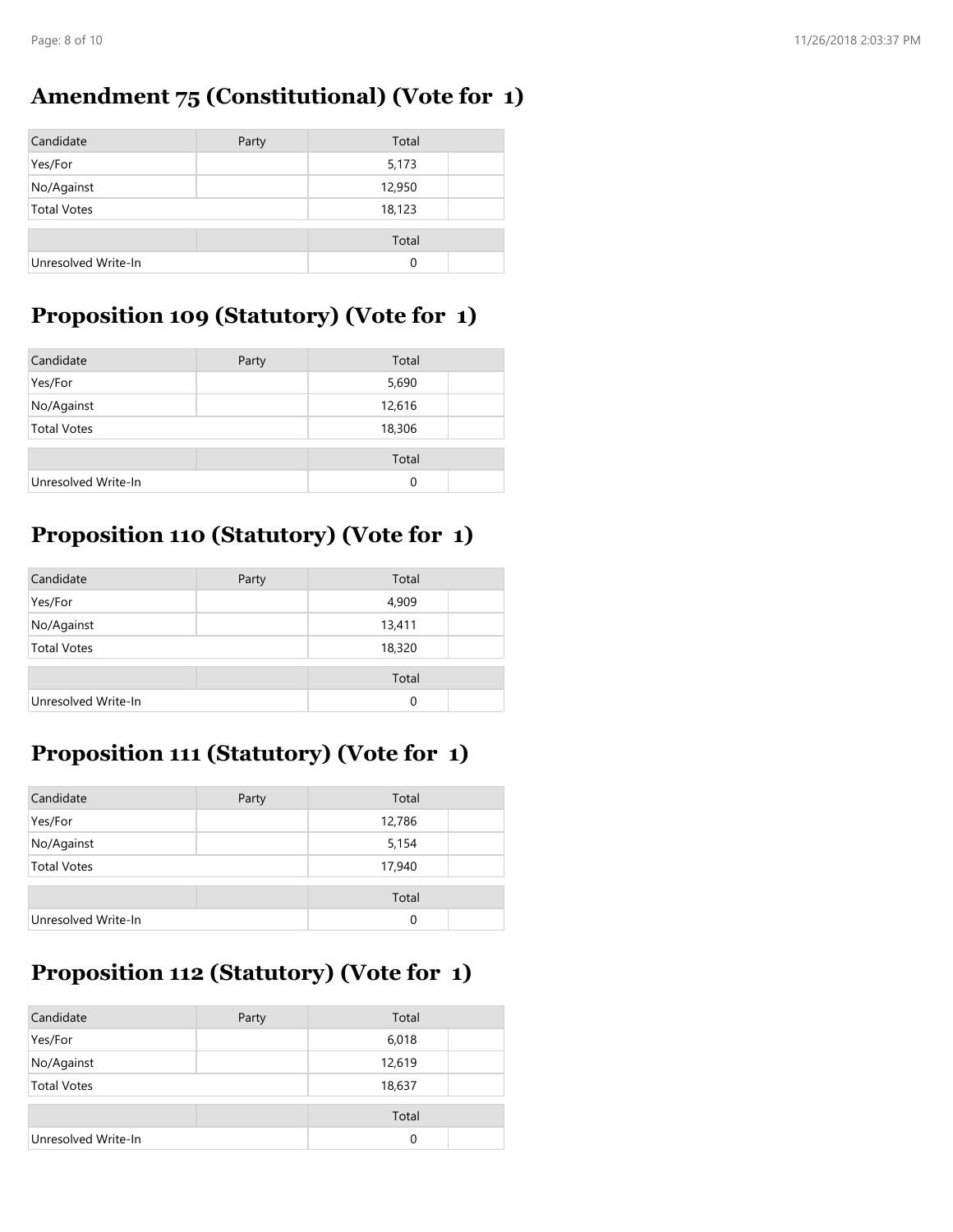#### **Town of Olathe Ballot Issue 2A (Vote for 1)**

| Candidate           | Party | Total    |  |
|---------------------|-------|----------|--|
| Yes/For             |       | 245      |  |
| No/Against          |       | 141      |  |
| <b>Total Votes</b>  |       | 386      |  |
|                     |       | Total    |  |
| Unresolved Write-In |       | $\Omega$ |  |

## **Town of Olathe Ballot Question 2B (Vote for 1)**

| Candidate           | Party | Total    |  |
|---------------------|-------|----------|--|
| Yes/For             |       | 308      |  |
| No/Against          |       | 66       |  |
| <b>Total Votes</b>  |       | 374      |  |
|                     |       | Total    |  |
| Unresolved Write-In |       | $\Omega$ |  |

#### **North Fork Ambulance Health Service District Ballot Question 7E (Vote for 1)**

| Candidate           | Party | Total |  |
|---------------------|-------|-------|--|
| Yes/For             |       | 114   |  |
| No/Against          |       | 25    |  |
| <b>Total Votes</b>  |       | 139   |  |
|                     |       | Total |  |
| Unresolved Write-In |       | 0     |  |

#### **North Fork Ambulance Health Service District Directors (Four-Year Terms) (Vote for 3)**

| Candidate           | Party | Total |  |
|---------------------|-------|-------|--|
| Gregg A. Angelovich |       | 96    |  |
| Marcus A. Roeder    |       | 89    |  |
| Daniel E. Miller    |       | 87    |  |
| <b>Total Votes</b>  |       | 272   |  |
|                     |       | Total |  |
| Unresolved Write-In |       | 0     |  |

#### **North Fork Ambulance Health Service District Directors (Two-Year Terms) (Vote for 2)**

| Candidate           | Party | Total |  |
|---------------------|-------|-------|--|
| Larry L. Hughes     |       | 100   |  |
| Bonnie Eisenberg    |       | 88    |  |
| <b>Total Votes</b>  |       | 188   |  |
|                     |       | Total |  |
|                     |       |       |  |
| Unresolved Write-In |       | 0     |  |